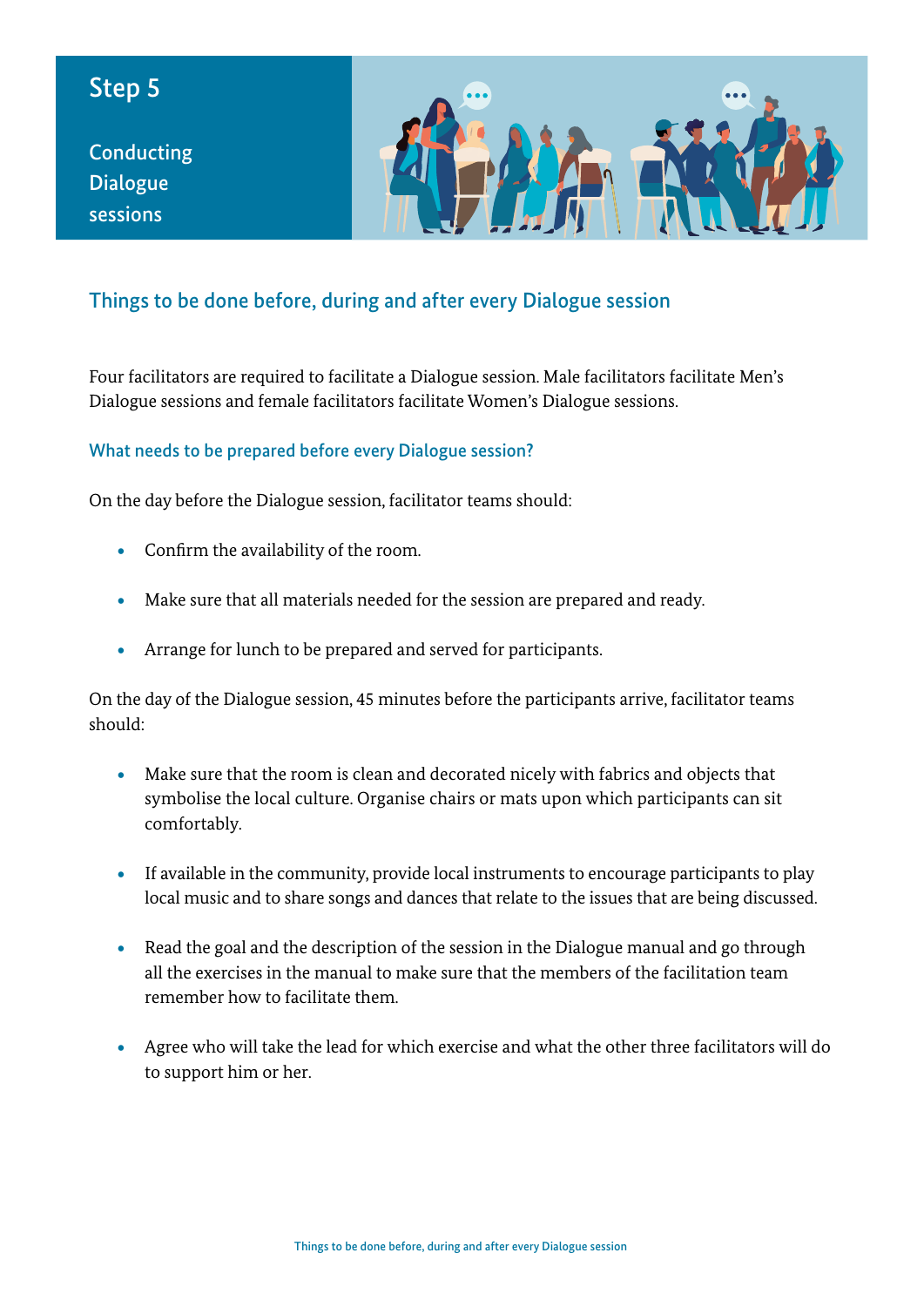

#### What are the standard elements of every Dialogue session?

At the start of the session, facilitator candidates should:

- Warmly welcome the participants as they enter the room.
- If participants bring 'guests', kindly explain to them that only the invited Dialogue participants can take part in these sessions and make sure that the guests leave again.
- When all have arrived, start the session with a song or a prayer.
- In all but the first Generation Dialogue session, ask one or two participants to give a short summary of what happened in the previous session. Make sure to ask a different participant each time.
- Check feedback from the community: After the weekly sessions, the participants should share what they heard and did with their families and friends. In all but the first Generation Dialogue session, ask the participants whether they have shared last week's discussions with their families and friends in the community and what these people have said to them. Did any of them have some new ideas? Or some strong reactions?

At the end of each session, facilitator candidates should:

- Ask the participants to give their evaluation of the session:
- If there is enough time left, ask all participants to say one thing they learned in this session, with the first participant standing up and saying something, the next one joining him/her and holding his/her hand, and so on until they all stand in one circle holding hands.
- After sessions that were especially long, simply ask two volunteers from each generation to say what they thought was the most interesting thing they learned in this session.